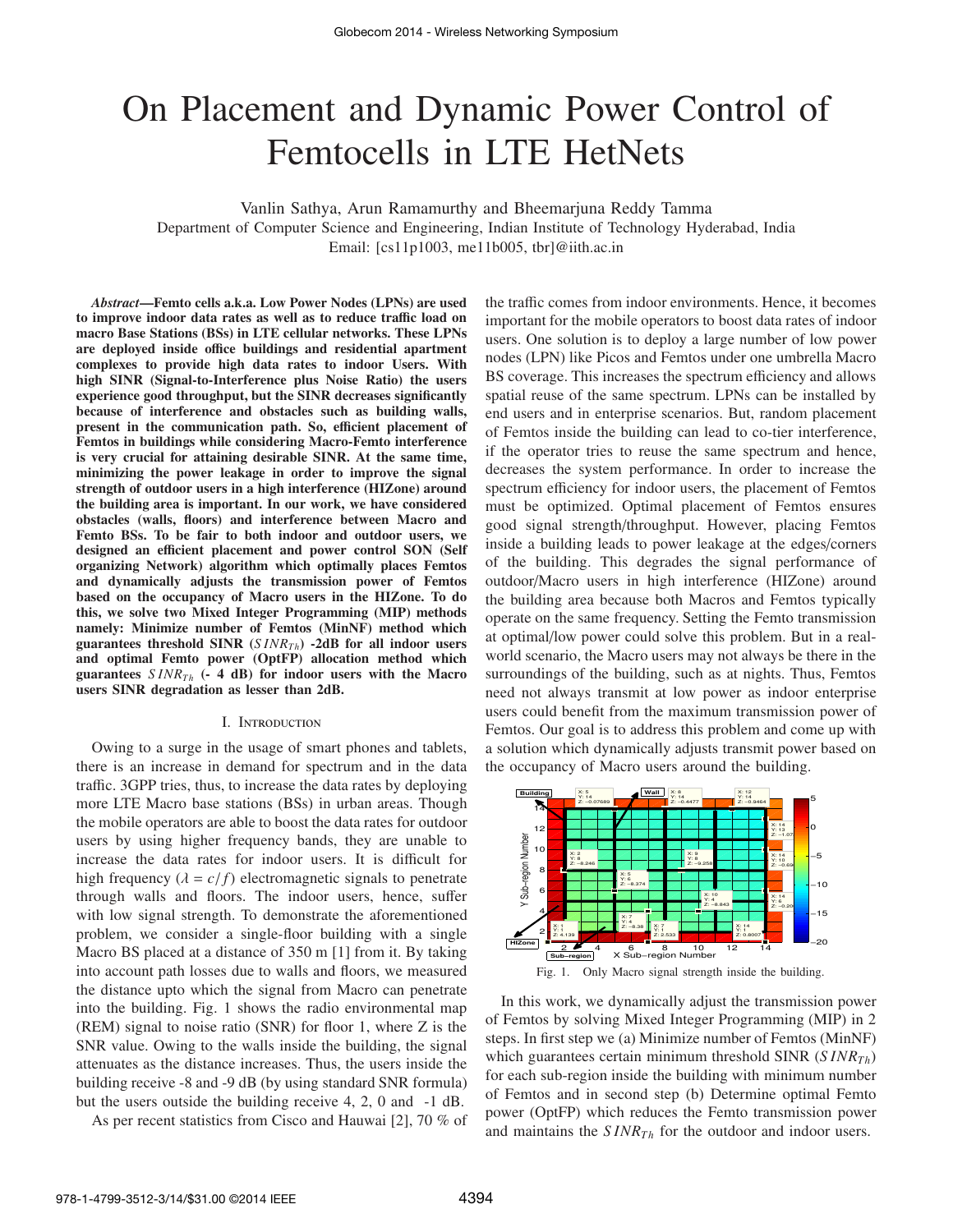### II. Related Work

Several optimal Femto placement approaches have been proposed, taking into account different parameters such as building dimension, walls, floors. In [3] [4], a single Femto is placed in a multi room indoor environment depending on the location of the Macro BS. One drawback of these approaches is that they are not scalable for enterprise scenario. Joint Femto placement and power minimizing method proposed in [5] is to place the Femto optimally with fixed power in such a way that the uplink power will be minimum at any point inside the building. But authors do not consider the realistic constraints such as uplink and downlink interference's from Macro as well as among Femtos and also the obstructions like walls. Walls play a major role in placement of Femtos, owing to which the optimal placement may change. Operators in [6] [7] place the Femtos randomly initially. While the former moves their locations iteratively such that the overall throughput increases but requires more human resources and field testing, the latter optimizes the transmission power of random placed Femtos based on Macro interference and gaurantees constant SINR for indoor users and lesser degradation for outdoor users. But the drawback is that there is an inefficient usage of spectrum due to different reuse factor and they didn't consider walls inside the building. The Femto count also increases due to the random placement and the Femto power gets fixed irrespective of the Macro users outside the building. In our work, we considered the factors like interference between Macro and Femtos, reuse factor one, obstruction like walls and floors and implemented an efficient placement and power control SON algorithm which dynamically increases or decreases the Femto transmit power based on Macro users pattern to boost the SINR for both indoor and outdoor users. Our algorithm also reduces the deployment cost by finding the optimal number of Femtos.

# III. Proposed work

## *A. LTE SON and System Model*

We planned to design self organization network (SON) function that dynamically adjusts the Femto power (In our case, we assume a uniform transmission power across subchannels) and optimizes the mobile radio access networks and also self heal itself (but it is out of scope of this work). In this work, we consider a LTE HetNet system comprising of Macro BSs in outdoor environment, to which the outdoor users are associated with and Femto BSs inside an enterprise office building. All these Femtos are connected to Femto-Gateway (GW) over S1 interface as shown in Fig. 2. SON features are integrated in the Femto-GW to automate the system. We have considered the case where the Femtos and Macro BSs operate on same frequencies (to enable reuse of the spectrum) and hence, experience high co-channel interference. This affects the performance in HIZone i.e, the region around the building in which, the Macro users experience high interference from Femtocells and leads to degradation in performance. In this work, we propose a solution to avoid high interference in

HIZone. The table I shows the notations used in this work.

TABLE I GLOSSARY

| <b>Notation</b> | <b>Definition</b>                                                 |  |  |  |  |
|-----------------|-------------------------------------------------------------------|--|--|--|--|
| $S_i$           | Set of all inner sub-regions                                      |  |  |  |  |
| $S_o$           | Set of all outer sub-regions                                      |  |  |  |  |
| $W_a$           | 1 if Femto is placed at inner sub-region a, zero otherwise        |  |  |  |  |
| $y_{ja}$        | 1 if $i^{th}$ inner sub-region of the building is associated with |  |  |  |  |
|                 | the Femto located at inner sub-region $a$ , zero otherwise        |  |  |  |  |
| g ja            | Channel gain between inner sub-regions $i$ and $a$                |  |  |  |  |
| $b_i$           | 1 if user is located at outer sub-region $i$ , 0 otherwise        |  |  |  |  |
| M               | Set of all Macro BSs                                              |  |  |  |  |
| $p_a$           | Normalized transmit power of Femto BS a, $0 \le p_a \le 1$        |  |  |  |  |



Fig. 2. LTE Femto SON Architecture.

## *B. Building Model*

Consider the dimensions of a building to be  $L \times W \times H$ , where *L*, *W* and *H* are respectively the length, width and height. Let the building have *g* floors of equal height, where each floor is divided by walls into several rooms as shown in Fig. 2. Each room is further logically divided into smaller inner sub-regions  $S_i$ . In our example, we divide the room into  $(I_1, I_2, \ldots, I_{144})$  as shown in Fig. 3. Each inner sub-region is of length  $\delta_x$  and width  $\delta_y$  as shown in the Fig. 2. The thick lines represent the walls of the rooms and the small squares are the sub-regions. Similarly the HIZone region outside the building is represented as the outer sub-region  $S<sub>o</sub>$  (In our example  $(O_1, O_2, \ldots, O_{52})$ ). As the size of sub-region is much smaller compared to the building size, we can safely assume that within every sub-region, the SINR value is almost constant.



*C. Channel Model*

The path loss model (PLM) from the Macro BS (MBS) to an inner sub-region user (ISU) and outer sub-region user (OSU) is given by [7]: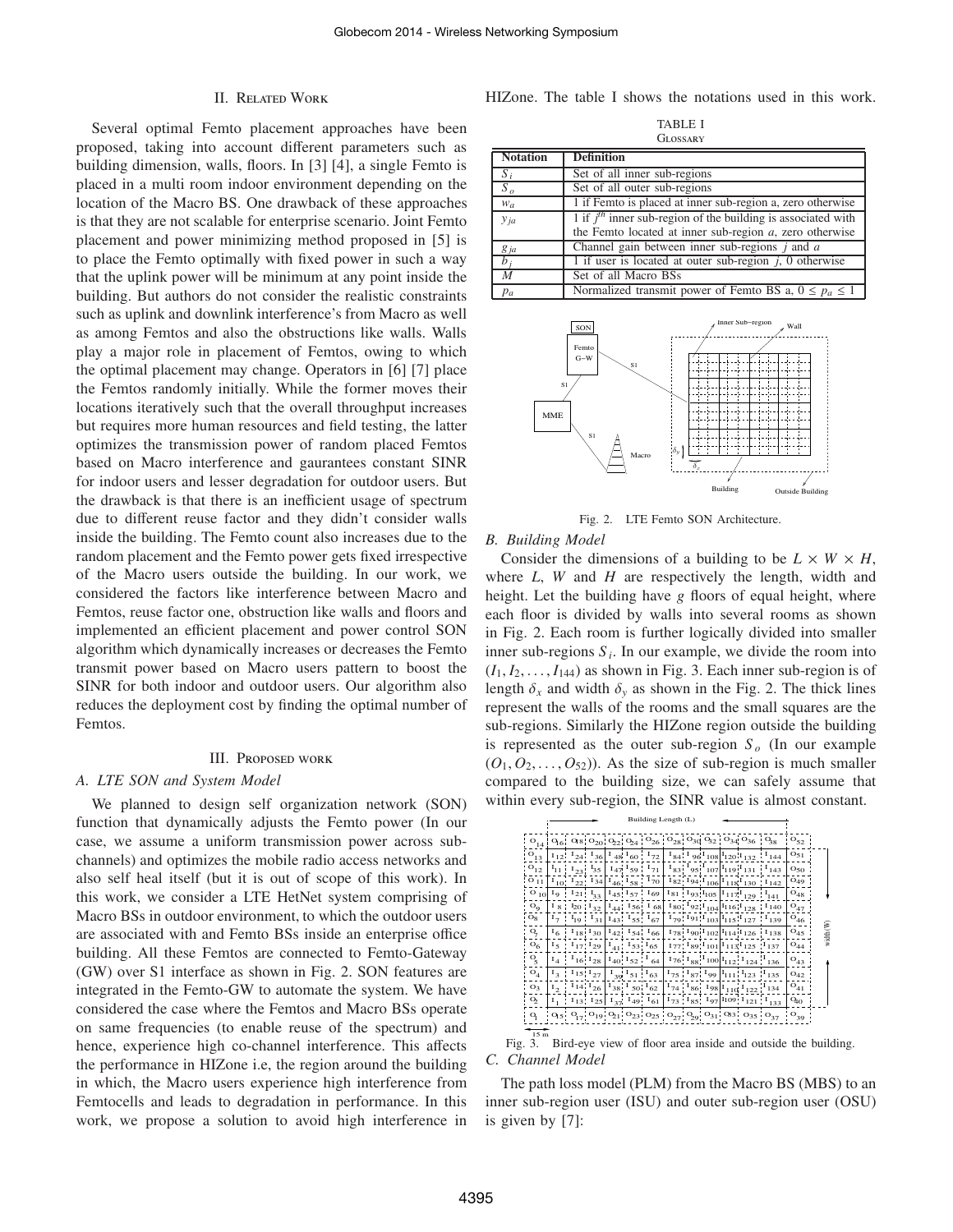$$
PLM = 40 \log_{10} \frac{d}{1000} + 30 \log_{10} f + 49 + n\sigma \tag{1}
$$

where, *d* is the distance of the sub-region of ISU/OSU from MBS in meters, *n* is the number of walls in between MBS and ISU, *f* is the center frequency of MBS, *k* is the number of floors and  $\sigma$  is the penetration loss. The PLM from Femto to ISU/OSU is given by [7]:

$$
PLM = 37 + 30 \log_{10} d + 18.3k^{\frac{(k+2)}{(k+1)-0.46}} + n\sigma \tag{2}
$$

In our setup we assumed that the antenna gain for Macro and Femtos are 20 dBi and 2 dBi respectively, and we calculate the channel gain between users and various BSs using the PLM and antenna gain.

# *D. Proposed E*ffi*cient Placement and Power Control Algorithm*

In our work, we propose an efficient placement and power control SON algorithm which dynamically adjusts the power of Femtos by employing two optimization methods:- MinNF and OptFP. In the MinNF method, we estimate the minimum number of Femtos required for placement, so as to provide a  $SINR<sub>Th</sub>$  to every inner sub-region (-2 dB). Here, we assume that the Femtos transmit at maximum power owing to which SINR degradation for macro users in HIZone is high. In the OptFP method, using the solution of the MinNF optimization problem as the input setup their Femto power is optimally chosen to make sure that the difference in the SINR for Macro users before and after placement is less then 2 dB. And also a  $SINR<sub>Th</sub>$  value (-4 dB) is maintained for every inner subregion. The Femto power changes dynamically (using SON module) depending upon the user pattern in the outer subregions *S <sup>o</sup>*.

**Minimize the number of Femtos (MinNF):** In MinNF method, assuming that there are no Macro users in the surroundings of the building. The aim is to boost the Average SINR for all the indoor users with a minimum number of Femtos and maintain a minimum  $SINR<sub>Th</sub>$  in all inner subregions. To boost the data rate for indoor users, the Femtos transmitting at the peak power, are placed optimally inside the building without any coverage holes. MinNF method has been described below.

**(a) Problem Formulation For MinNF:** The objectives of the MinNF are mentioned below:

- Minimize number of Femtos, *NFmin*, needed for maintaining threshold SINR in each inner sub-region of the building.
- Determine the optimal locations for placement of *NFmin* Femtos inside the building
- Identify the Femto in *NFmin* to which the indoor users in any given sub-region have to be associated with

In order to provide a good SINR to indoor users, every Femto operates at its peak transmit power (*Pmax*). So, the goal is to minimize the total number of Femtos deployed, expressed by Eqn  $(3)$ .

$$
\min \sum_{a \in S_i} w_a \tag{3}
$$

Assuming that a sub-region corresponds to an indoor user, it is allowed to associate with only one Femto BS (refer Eqn (4)) inside the building.

$$
\sum_{a \in S_i} y_{ja} = 1 \qquad \forall j \in S_i \tag{4}
$$

$$
y_{ja} - w_a \le 0 \qquad \forall j, a \in S_i \tag{5}
$$

These constraints ensure that every inner sub-region is connected to one and only one Femto BS.

The formulation of the MIP MinNF, guarantees a certain minimum  $SINR<sub>Th</sub>$  for all users, within every sub-region of the building. The L.H.S of the Eqn (6) is the SINR value of the signal received by a particular inner sub-region *j* from the Femto located at sub-region *a*. To ensure good coverage, the SINR of inner sub-regions must be maintained above the predefined threshold  $\lambda$ , given by:

$$
\frac{Inf * (1 - y_{ja}) + g_{ja}P_{max}w_a}{N_o + \sum_{b \in S_i \setminus a} g_{jb}P_{max}w_b + \sum_{e \in M} g'_{je}P_{Macco}} \ge \lambda \quad \forall j, a \in S_i
$$
\n
$$
(6)
$$

The above Eqn (6) can be linearized as,

$$
Inf * (1 - y_{ja}) + g_{ja}P_{max}w_a \ge
$$
  

$$
(\lambda N_o + \sum_{b \in S_i \setminus a} g_{jb}P_{max}w_b \lambda + \sum_{e \in M} g'_{je}P_{Macro} \lambda) \quad \forall j, a \in S_i
$$
 (7)

 $g'_{j_e}$  and  $g_{ja}$  are the channel gain from Macro and Femto calculated using Eqn (1) and Eqn (2), respectively,  $N_0$  in Eqn (6) is the system noise and *PMacro* is the power of the Macro. If  $y_{ja}=1$ , then  $w_a=1$ . In the above Eqn (6), *Inf* is a virtually infinite value (a very large value like  $10<sup>6</sup>$ ). The reason for using *In f*  $*(1 - y_{ia})$  is that if  $y_{ia} = 0$  then *In f*  $*(1 - y_{ia})$  becomes a large value and the expression can be ignored safely. Without the Virtual Infinite value, Eqn (6), ensures that all the Femtos provide a minimum *SINR<sub>Th</sub>* to a particular sub-region. But just a single Femto is necessary to give  $SINR<sub>Th</sub>$  for the inner sub-region. The MIP will always be infeasible if we do not use the virtual infinite value, as not all Femtos can maintain a *SINR<sub>Th</sub>* within a particular inner sub-region. Finally, the MinNF method is formulated as follows,

$$
min \sum_{a \in S_i} w_a \qquad \text{s.t. (4), (5), (7).}
$$

The above MinNF formulation guarantees that all the users inside the building will get a certain  $SINR<sub>Th</sub>$  with minimum number of Femtos. The above formulation is a reasonable approach to boost the SINR in indoor regions when no Macro users in the surrounding of the building. But if the Macro users present in HIZone of the building, this method won't work as the Femto transmit with maximum transmission power. Since Femto and Macro operate in the same spectrum, interference can occur between the Macro and Femto users and which in turn would degrade the signal strengths of the Macro users in HIZone. To overcome these shortcomings, we propose another optimization problem, described below, which optimally reduces the Femto transmission power.

**Dynamic transmit power for each Femto (OptFP):** In this scheme, we assume that the Macro users are in the surroundings of the building and obtain the optimal *NFmin*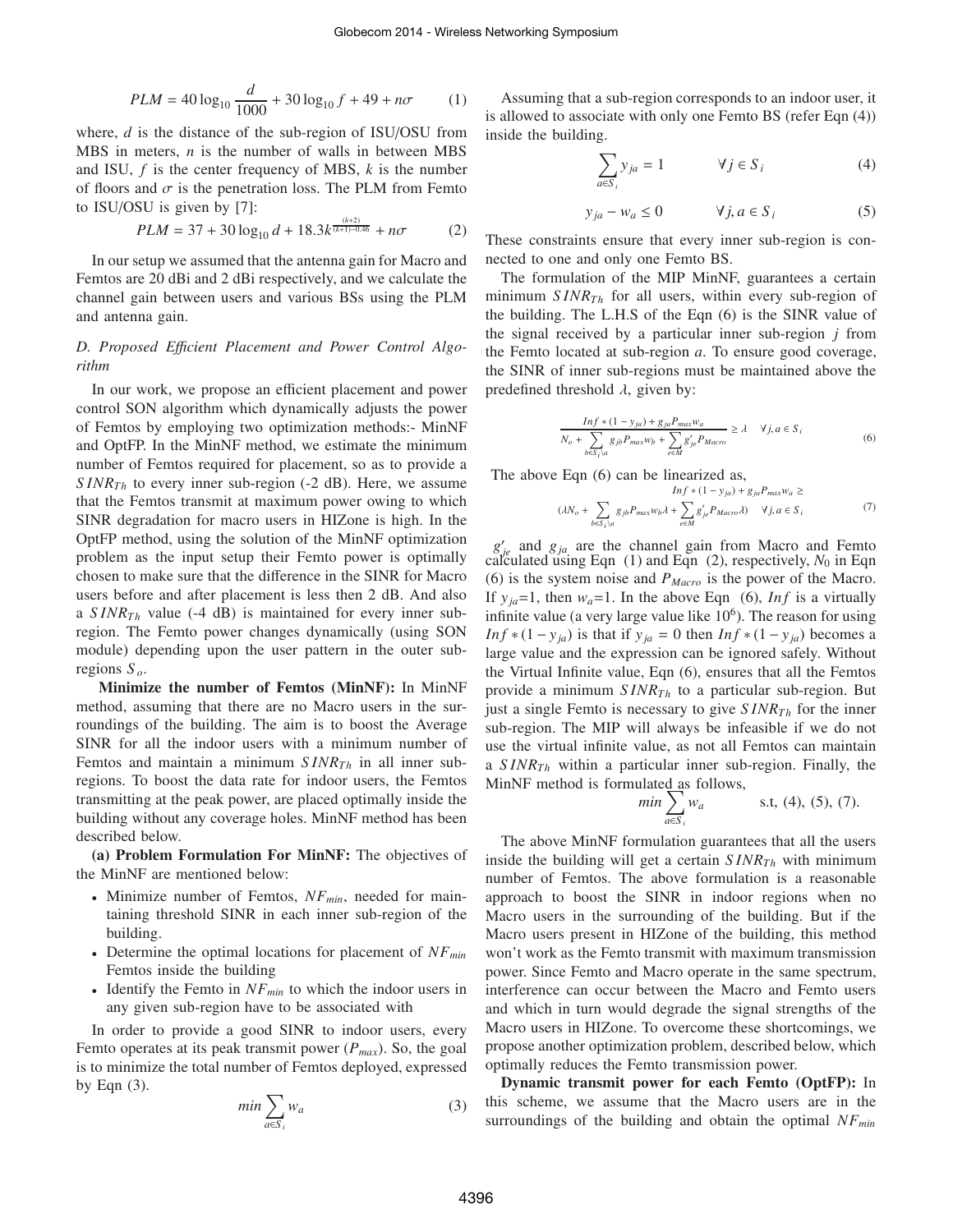using MinNF method. We try to guarantee minimum *SINR*<sub>*Th*</sub> for indoor users and reduce the SINR degradation of Macro users, by minimizing the power of the Femtos in such a way that it reduces the interference with the Macro users. The formulation of the OptFP method is described below.

## **(b) Problem Formulation For OptFP:**

The objective of the proposed optimization scheme is to reduce the Macro users SINR degradation. By formulating this MIP, we will:

- Determine the power required by each Femto for maintaining the  $SINR<sub>Th</sub>$  in each of the inner sub-regions and maintain the SINR degradation at less than 2 dB in HIZone.
- Determine the Femto to which the users in any given inner sub-region have to be associated with.

The Femtos cannot operate at the highest power because if they do so, the Macro users will experience higher SINR degradation (well explained in result Section V). We can safely assume that if we maximize the sum of all the transmission powers of Femtos, the transmission powers of individual Femtos will also be maximized (considering that the Femto BSs are "greedy" to keep their transmission power as high as possible) as the power values are obviously positive.

$$
max \sum_{a \in S_i} p_a \tag{8}
$$

$$
p_a \le w_a \qquad \qquad \forall a \in S_i \tag{9}
$$

*pmax* be the maximum power of the Femto base station. The normalized power *p<sup>a</sup>* value ranges from 0 to 1 and is 0 if *w<sup>a</sup>* is 0. If Femto is not located at a given location *a*, *w<sup>a</sup>* is set to 0. Once the model is solved, the actual power of Femto base station at location *a* is determined by  $p_a * p_{max}$ . Assuming that each inner sub-region corresponds to a user, any user is allowed to associate with only one Femto BS:

$$
\sum_{a \in S_i} y_{ja} = 1 \qquad \forall j \in S_i \tag{10}
$$

$$
y_{ja} - w_a \le 0 \qquad \forall j, a \in S_i \tag{11}
$$

The two constraints mentioned above ensure that every subregion is connected to one and only one Femto. To maintain the minimum SINR threshold for each inner sub-region is given by,

$$
Inf * (1 - y_{ja}) + g_{ja}P_{max}w_a \ge
$$
  

$$
(\lambda N_o + \sum_{b \in S_i \setminus a} g_{jb}P_{max}w_b \lambda + \sum_{e \in M} g'_{je}P_{Macro} \lambda) \quad \forall j, a \in S_i
$$
 (12)

Another major concern is minimizing the impact of the interference from Femtocell network on the outdoor users, who are connected to Macro BSs. To meet this requirement, we restrict the SINR degradation at each outer sub region (*S <sup>o</sup>*) to be equal to or lesser than 2 dB:

$$
\max_{e \in M} (g'_{je}P_{Macco}) + Inf * (1 - b_j) \ge
$$
  

$$
(\zeta_j N_o + \sum_{e \in M'} g'_{je}P_{Macco} \zeta_j + \sum_{a \in S_j} g_{ja}P_{max}p_a \zeta_j) \quad \forall j \in S_o
$$
 (13)

$$
M' \equiv M \setminus arg \max_{e \in M} (g'_{je} P_{Macro}), \forall j \in S_o
$$

 $\zeta_j$  is the minimum *SINR<sub>Th</sub>* at outer sub-region *j*. After the deployment of Femto, the precomputed  $\zeta_j$  would be 2dB lesser than the original SINR. Note that outer sub region *j* is assumed to be attached to macro BS  $\arg \max_{a \in M} (g'_{j e} P_{Macro})$ . Finally, the  $\sum_{e \in M}$   $\sum_{v \in M}$   $\sum_{v \in M}$ 

$$
max \sum_{a \in S_i} p_a \qquad \text{s.t. (9), (10), (11), (12), (13).}
$$

The above OptFP formulation guarantees a certain minimum  $SINR<sub>Th</sub>$  for indoor users and less degradation for Macro users. This method is good when Macro users are present in the outer sub-regions but it could be a waste of resources because the indoor users could benefit from the peak power of Femtos but they are actually receiving reduced power, even when no macro user is present outside the building. To overcome the above drawback, the OptFP employed whenever a Macro user is present within, 15m range outside the building (HIZone), the users, SINR degradation is under 2dB.

# **Algorithm 1** Efficient Placement and Power Control SON *Initialization:*

• Let  $S_i$  and  $S_o$  be the set of all inner and outer subregions, respectively.

/\* Minimize count of Femtos, find the optimal coordinates and transmit with maximum power. \*/  $min\sum$ *w<sup>a</sup>* st, Eqn (4), (5) and (7);

$$
min \sum_{a \in S_i} w_a
$$
st, Eqn (4), (3) and (7)

**while** true **do** /\* Dynamic Femto power allocation. \*/

•  $S_u \subset S_o$  where  $S_u$  is the set of outer sub-regions with Macro users.

Pattern p; /\* Occupancy of Macro users in *S <sup>o</sup>* as given by *S <sup>u</sup>* \*/

**if** database.contains( $S_u$ ) **then** 

Retrieve power values from database;

**else**

/\* With the additional information of optimally placed Femto, we optimize the power of Femtos. \*/

*max*  $\sum_{i}$   $p_a$  st, Eqn (9), (10), (11), (12) and (13);

<sup>*a∈S<sub><i>i*</sub></sup></sup> Let the tuple Soln =  $(P_1, P_2, \ldots, P_{NF_{min}})$  be a solution to</sup> the above MIP. Where,  $P_1$ ,  $P_2$ , ...,  $P_{NF_{min}}$  are the power value of Femtos. \*/

database.add(p,Soln); /\*Store the patterns in database.\*/

**end if**

delay *to*; /\* Vary depends on pattern \*/

# **end while**

# **(c) SON Module in Our Work:**

A practical way to implement the proposed algorithm (refer Algorithm 1) would be to use the SON module dynamically such that whenever a Macro user is nearby, the Femto will reduce its transmission power and increase the transmission power when there is no Macro user nearby. Depending upon the user mobility, position reference signal (PRS) and scheduling information, Femto-GW will decide which side of the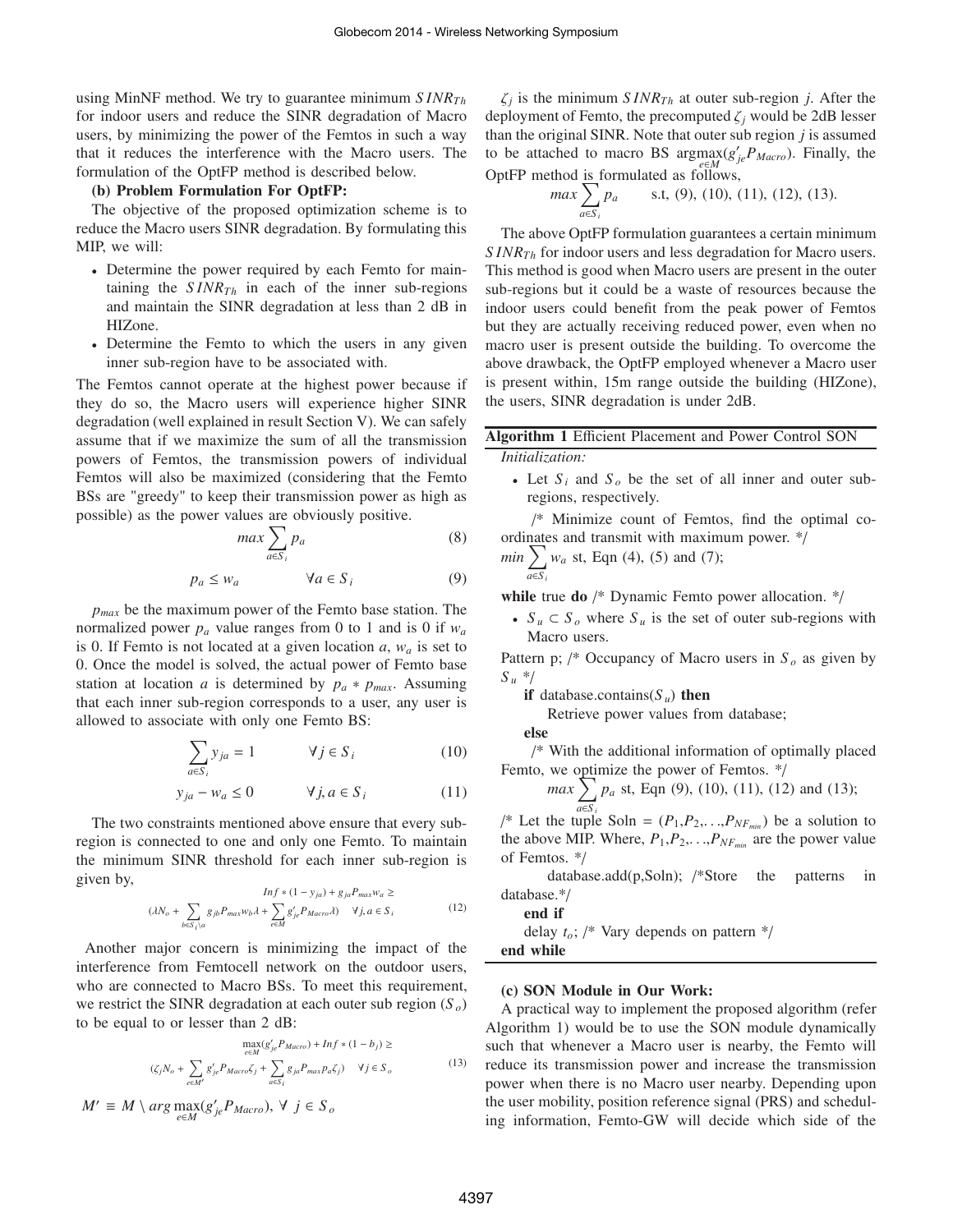TABLE II Simulation Parameters

| <b>Parameters</b>          | <b>Values</b>                                     |  |  |
|----------------------------|---------------------------------------------------|--|--|
| Building dimensions        | 48 m $\times$ 48 m $\times$ 3 m                   |  |  |
| Number of Rooms            | 16                                                |  |  |
| Room dimensions            | $12m \times 12m \times 3m$                        |  |  |
| Number of inner Sub-region | 144                                               |  |  |
| Number of outer Sub-region | 52                                                |  |  |
| Inner Sub-region dimension | $4 \text{ m} \times 4\text{ m} \times 3\text{ m}$ |  |  |
| Number of Floor            | One                                               |  |  |
| Floor and Wall loss        | 8 and 10 dB                                       |  |  |
| Femto Power                | $20$ dBm $(0.1w)$                                 |  |  |
| Macro Power                | 46 dBm                                            |  |  |
| Macro BS Height            | 30 <sub>m</sub>                                   |  |  |

Femto should reduce or increase its transmission power (in worst case it might be all the Femtos). This, in turn, will boost the signal strength for both indoor and outdoor user devices because increase/decrease of Femto transmission power will gaurantee good SINR and these power values of that pattern are stored in a database. The process is repeated for most of possible occupancy pattern of users in the outdoor sub regions and the data patterns are stored. If, in future an old occupancy pattern matches, instead of running the GAMS tool, we fetch the power values from the database. Otherwise, it is given as an input to the GAMS tool [8]. The new resultant output data pattern may also be stored.

## IV. Experimental Setup and Numerical Results

The system model described in Section III is simulated using MATLAB and the simulation parameters are given in Table II. We have considered a single floor building and the shortest distance between the building and Macro is 350 m (diagonally from the center of inner sub-region  $I_1$ ). Femtos are allowed to be placed only to the ceiling of the building and the minimum number of Femtos with their optimal co-ordinates and corresponding sub-region indices are obtained by solving MinNF MIP problem using GAMS CPLEX solver [8], which utilizes branch and bound framework for solving MIP based optimization problems. The output (optimal co-ordinates of Femtos) of GAMS solver is then given as the input to MATLAB based system model. In the following, we analyze two extreme scenarios: without Macro users and with Macro users in HIZone.

## **(a) No Macro Users in HIZone:**

The MinNF method provides the optimal *NFmin* for four Femtos with corresponding sub-region indices and they are placed in dark brown region inside the building at those subregions  $I_{30}$ ,  $I_{71}$ ,  $I_{98}$ ,  $I_{129}$  (refer Fig. 3 for numbering of subregions) as shown in Fig. 4. At this instant there are no Macro users present in HIZone within a distance of 15 meters. Hence all Femtos placed at the corner of the building transmit with their peak power (0.1w) as shown in Table III (S.NO 17). So the users inside the building get good SINR. The Fig. 4 shows the SINR values for all users inside the building. For example, in the sub-region *I*98, the users get SINR value of 29.9 dB as the Femto (F3) is very close to it. Similarly, the sub-regions  $I_6$ ,  $I_{29}$ ,  $I_{79}$ ,  $I_{51}$  inside the building have relatively good SINR values 12.9, 17.2, 5.0, 7.4 dB, respectively. But if

TABLE III Optimal Femto Transmission Power

|                | in<br>Pattern<br>Outer                    | $I_{30}(W)$ | $I_{71}(W)$ | $I_{98}(W)$ | $I_{129}(W)$     |
|----------------|-------------------------------------------|-------------|-------------|-------------|------------------|
| S.No           | Sub-regions                               |             |             |             |                  |
| 1              | $West:(O_1,O_2, , O_{14})$                | 0.038       | 0.1         | 0.1         | 0.1              |
| $\overline{2}$ | North: $(O_{14}, O_{16}, \ldots, O_{52})$ | 0.1         | 0.0211      | 0.1         | 0.1              |
| $\overline{3}$ | South: $(O_1, O_{15}, , O_{39})$          | 0.1         | 0.1         | 0.0229      | 0.1              |
| $\overline{4}$ | East: $(O_{39}, O_{40}, \ldots, O_{52})$  | 0.1         | 0.1         | 0.1         | 0.0223           |
| 5              | All Sides of Building                     | 0.036       | 0.021       | 0.027       | 0.022            |
| 6              | $O_{18}$ , $O_{20}$                       | 0.1         | 0.0344      | 0.1         | 0.1              |
| 7              | $O_{24}$ , $O_{26}$                       | 0.1         | 0.0211      | 0.1         | 0.1              |
| 8              | $O_6, O_7$                                | 0.0380      | 0.1         | 0.1         | 0.1              |
| 9              | $O_2 O_3$                                 | 0.0675      | 0.1         | 0.1         | 0.1              |
| 10             | $O_1, O_2$                                | 0.0828      | 0.1         | 0.1         | 0.1              |
| 11             | $O_6 O_7$ , $O_2 O_3$                     | 0.0380      | 0.1         | 0.1         | $\overline{0.1}$ |
| 12             | $O_{29}O_{31}$                            | 0.1         | 0.1         | 0.0229      | $\overline{0.1}$ |
| 13             | $O_{21}$ , $O_{23}$                       | 0.1         | 0.1         | 0.0432      | 0.1              |
| 14             | $O_{29}O_{31}$ , $O_{21}O_{23}$           | 0.1         | 0.1         | 0.0229      | 0.1              |
| 15             | $O_{18}, O_{20}, O_{23}, O_{24}, O_{26}$  | 0.1         | 0.0212      | 0.0432      | 0.1              |
| 16             | $O_{47}, O_{48}, O_{49}$                  | 0.1         | 0.1         | 0.1         | 0.0223           |
| 17             | No Macro users                            | 0.1         | 0.1         | 0.1         | 0.1              |

we observe only Macro scenario where there are no Femtos inside the building like in Fig. 1, the sub-regions  $I_6$ ,  $I_{29}$ ,  $I_{79}$ , *I*<sup>51</sup> inside the building have relatively very less SNR values of -8.2, -8.3, -9.2, -8.3 dB, respectively due to poor indoor signal strength.

As a result of Femtos, the users present inside the building get a maximum SINR upto 35 dB (as shown in SINR graph of Fig. 4). But in this case, if some Macro user enters the outer sub-region (for eg.  $O_{48}$ ), they will get an SINR as low as -6.0 dB. This is a consequence of the Femtos being closer to the corners of the building and hence, there being a high power leakage (interference) in HIZone. In Fig. 6, the Femtos (F1, F2, F3, F4) are transmitting at peak power. Users in the inner sub-regions of the building, can thus connect to a certain Femto. But, the Femtos are not placed in a manner that the sub-regions spanned by their transmissions are uniform. So the users in some sub-regions in the neighboring rooms also can connect to another Femto based on the factors like the distance from the Femto and number of obstructing walls. For example, although the transmission power of Femto F1  $(I_{30})$ crosses more number of walls than Femto F2  $(I<sub>71</sub>)$  to the subregion *I*43, its distance from the sub-region (represented by *B*) is lesser. So, the sub-region  $I_{43}$  gets connected to the Femto F1. Similarly, the Femto located in *I*<sup>98</sup> (F3) is closer to the sub-region  $I_{112}$  (represented by *A*). Hence, the sub-region  $I_{112}$ gets connected to Femto F3.

**(b) Macro Users in HIZone:** When a Macro user enters an HIZone, the Macro BS provides users Mobility, PRS and scheduling information to Femto-GW from which we can decide if some Macro user is present in an HIZone. At this instance the Macro users are present at all sides of the building, and thus all the Femtos at the corners  $I_{30}$ ,  $I_{71}$ ,  $I_{98}$ ,  $I_{129}$  of the building have to reduce their transmission power values optimally to 0.036, 0.021, 0.027, 0.022 W as shown in (Table III S.NO 5). Now, if we observe Fig. 5 the users in the outer sub-regions *O*48, *O*51, *O*36, *O*28, *O*20, *O*1, *O*25, *O*37, *O*<sup>44</sup> have their respective SINR values as -2.7, -2.48, -1.9, -2.3, -1.7, 3.5, 1.0, 0.1, -1.0 dB. This shows a better improvement in SINR values when compared to the method of maximum